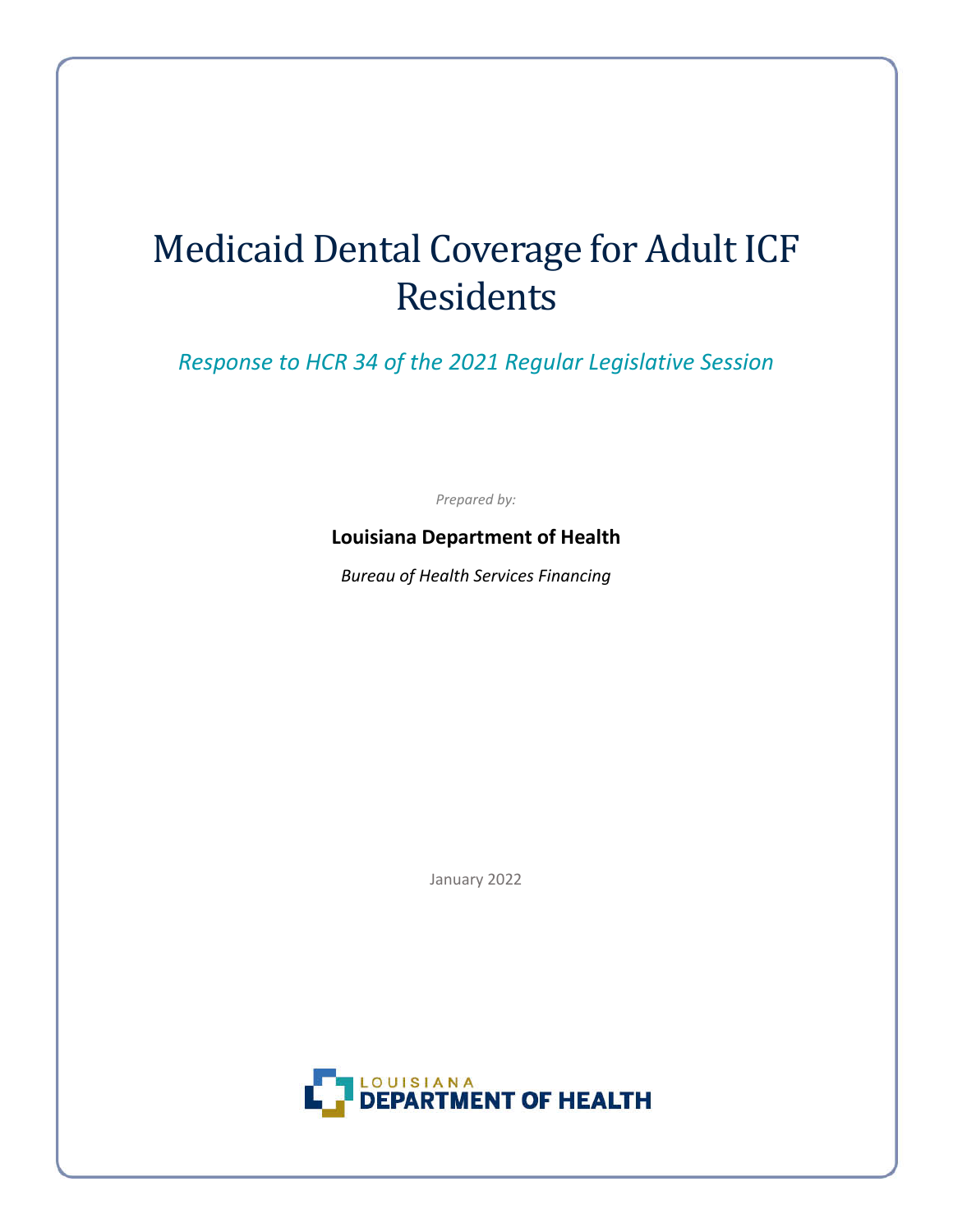## <span id="page-1-0"></span>**Contents**

| Section 1 – Dental Benefits for Adults with Intellectual Disabilities Residing in an Intermediate Care |  |
|--------------------------------------------------------------------------------------------------------|--|
|                                                                                                        |  |
|                                                                                                        |  |
|                                                                                                        |  |
|                                                                                                        |  |
|                                                                                                        |  |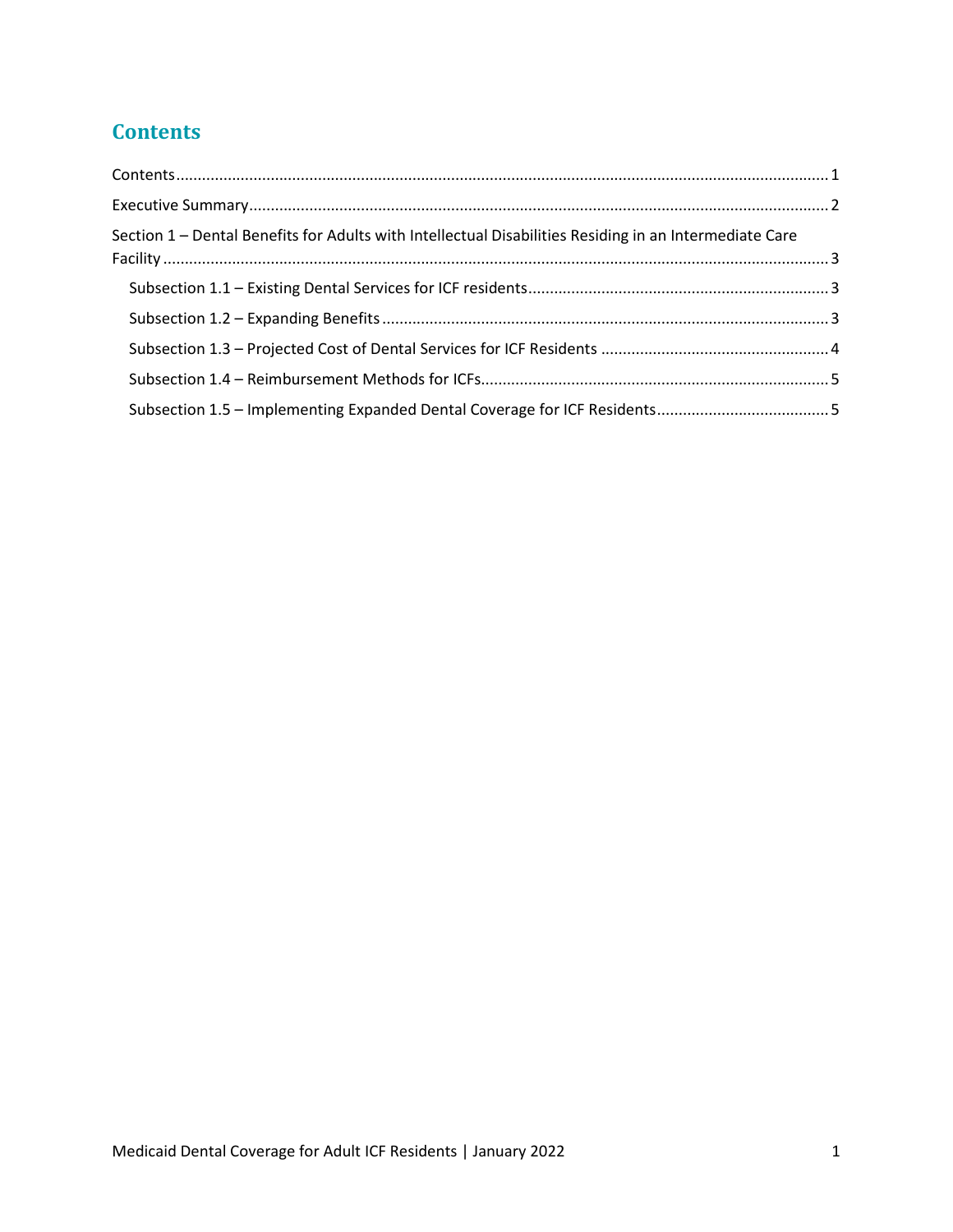## <span id="page-2-0"></span>**Executive Summary**

During the 2021 Regular Session, the Louisiana Legislature passed House Concurrent Resolution (HCR) 34, requiring Louisiana Department of Health (LDH) to research available means of financing to add dental benefits for adults residing in intermediate care facilities (ICFs).

LDH has determined that inclusion of the administration of dental services in ICFs is a federal requirement. The Department will achieve this mandate by amending the current ICF provider agreements to include the requirement to contract with the Louisiana Medicaid dental benefit plan managers (DBPM).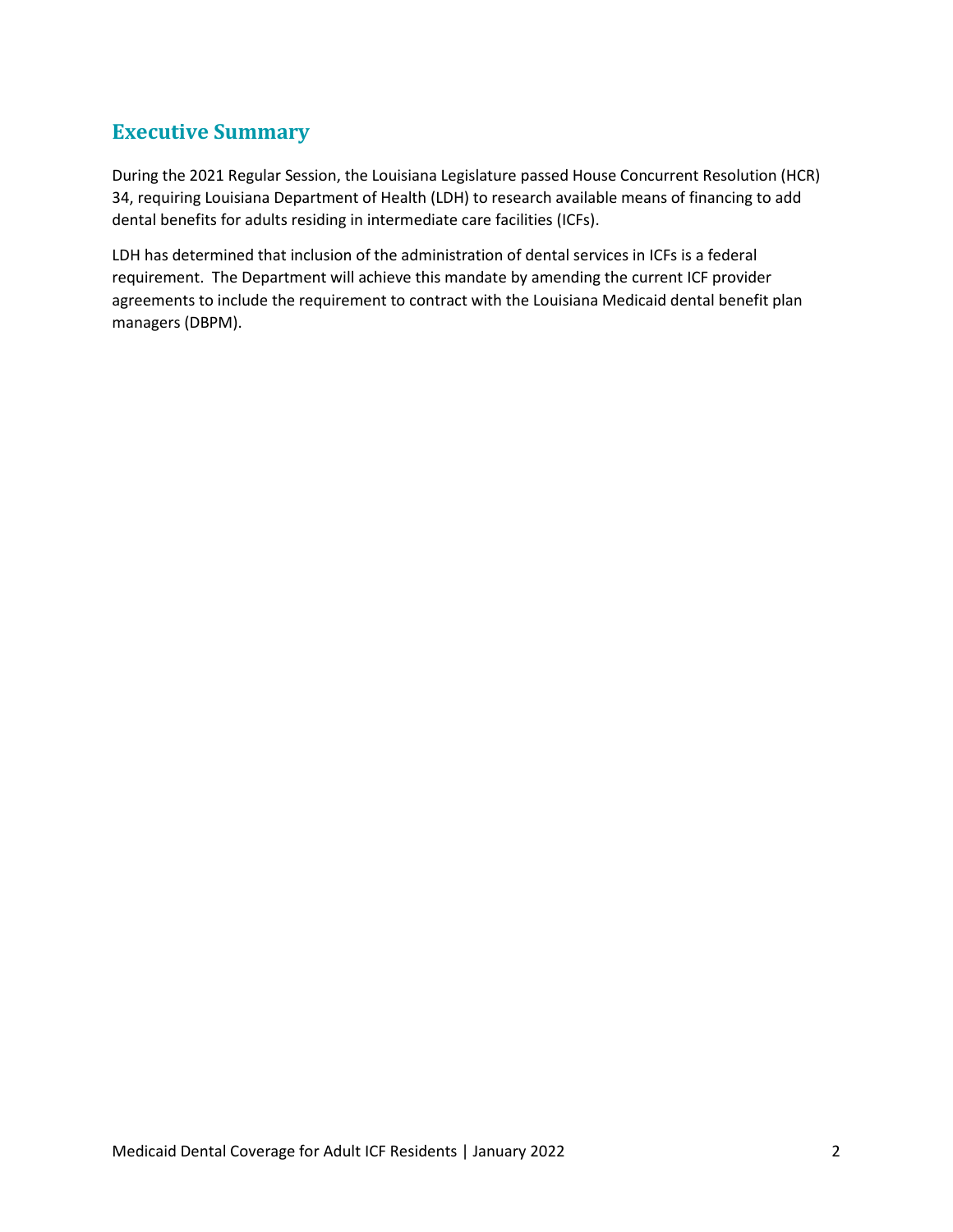## <span id="page-3-0"></span>**Section 1 – Dental Benefits for Adults with Intellectual Disabilities Residing in an Intermediate Care Facility**

The Louisiana Medicaid Dental Program as currently established provides a different set of benefits for two groups of beneficiaries:

- Beneficiaries ages 0-20 are eligible to receive comprehensive dental services through the EPSDT program, including diagnostic, preventive, restorative and endodontic services.
- Beneficiaries ages 21 and older receive coverage providing for dentures and limited services relating to the delivery of dentures.

#### <span id="page-3-1"></span>Subsection 1.1 – Existing Dental Services for ICF residents

The Code of Federal Regulations (CFR) Title 42, Section 483.460 establishes the conditions of participation for ICFs. This requirement states that the facility must provide:

- Dental services
- Comprehensive dental diagnostic services
- Comprehensive dental treatment
- Documentation of dental services

As part of the research for this report, a survey was created by LDH and distributed to ICFs to determine the current state of dental services provided by the ICFs. Of the 21 facilities that responded all but two stated that their residents ages 21 and older currently receive some dental services from the facility. Of those 21 facilities, five stated that some level of their dental services are provided on site at the facility. The remaining facilities provide all dental services off site. All facilities noted that their beneficiaries receive at least one routine dental exam per year.

Concerning the current payment for services, nine facilities stated that all dental services are covered through the existing per diem paid by Medicaid. Five facilities stated that some services are paid through the per diem but other services are billed separately. Seven facilities stated that their dental services are either billed separately to Medicaid or charged to the resident's family.

In responding to the survey, several facilities noted that, while they provide dental services to their residents, the per diem that they receive from the state currently does not cover all of the expenses that are incurred in the regular treatment of their residents.

As of January 2021, Medicaid enrolled adult ICF residents into a DBPM for denture services only. ICF residents had previously received adult denture benefits through a fee-for-service delivery system. Enrollment into a DBPM offered a plan choice, as well as access to some value-added services such as extractions.

#### <span id="page-3-2"></span>Subsection 1.2 – Expanding Benefits

During the 2021 Regular Session of the Louisiana Legislature, Representative Rhonda Butler filed House Bill (HB) 172, which proposed expanding dental benefits for adults with intellectual and developmental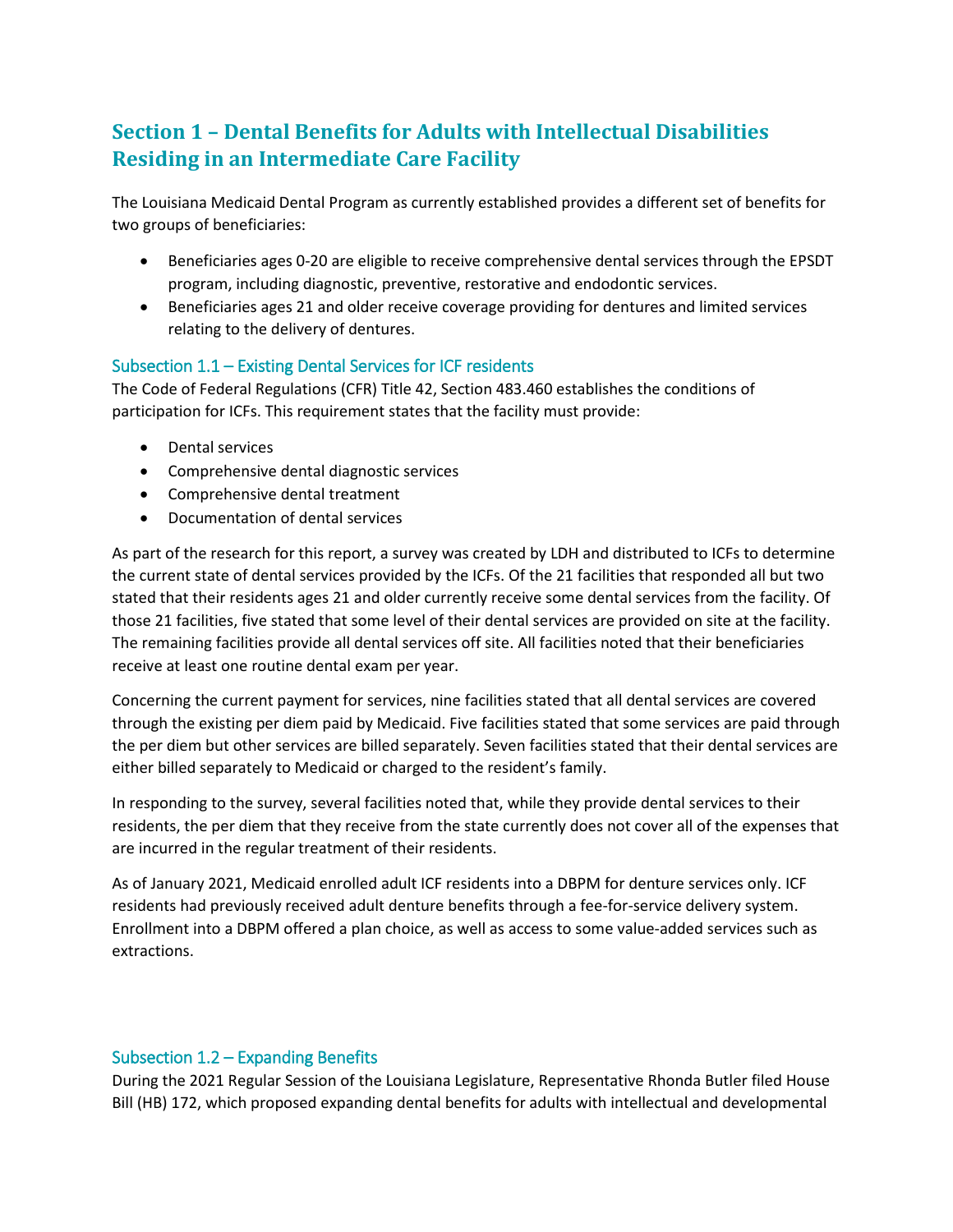disabilities. During the session, concerns were raised regarding the means of financing for residents of ICFs. This population was removed from HB 172. HCR 34 was drafted to request that LDH review ICF requirements and determine the best way to fund these services while ensuring that ICFs continued to meet federal requirements.

Coverage for adult waiver recipients was approved by the legislature and enacted as Act 450. LDH is currently working on the implementation process to meet all requirements of this legislation.

The additional coverage provided by Act 450 that the author of HCR 34 seeks to have added for ICF residents includes:

- Diagnostic services
- Preventive services
- Restorative services
- Endodontics
- Periodontics
- Prosthodontics
- Oral and maxillofacial surgery
- Orthodontics
- Emergency care

#### <span id="page-4-0"></span>Subsection 1.3 – Projected Cost of Dental Services for ICF Residents

LDH's actuary has estimated the cost for providing the above stated dental benefits for ICF residents to be \$111.00 per member per month (PMPM). Some residents may require outpatient hospitalization and general anesthesia when extensive dental treatment is needed. These costs are not included in PMPM fee and are indicated as hosipital facility fee and anesthesia, below. Based on a projected enrollment of 4,144 beneficiaries the total annual cost follows:

| Table 1- FY 23 Cost for Additional Dental Coverage |    |              |  |  |
|----------------------------------------------------|----|--------------|--|--|
| for ICF Residents                                  |    |              |  |  |
| <b>ICF Resident PMPM</b>                           | S  | 5,519,808.00 |  |  |
| <b>Hospital Facility Fee*</b>                      | \$ | 614,083.00   |  |  |
| Anesthesia*                                        | ς  | 313,814.00   |  |  |
| <b>Total cost</b>                                  | S  | 6,447,705.00 |  |  |

\*assumes 50% utilization

| Table 2- FY 23 Means of Finance (MOF) |   |              |  |
|---------------------------------------|---|--------------|--|
| <b>State General Fund</b>             | ς | 1,953,171.00 |  |
| <b>Statutory Dedication</b>           | Ś | 108,805.00   |  |
| <b>Federal</b>                        | S | 4,385,729.00 |  |
| <b>Total MOF - FY 23</b>              | ς | 6,447,705.00 |  |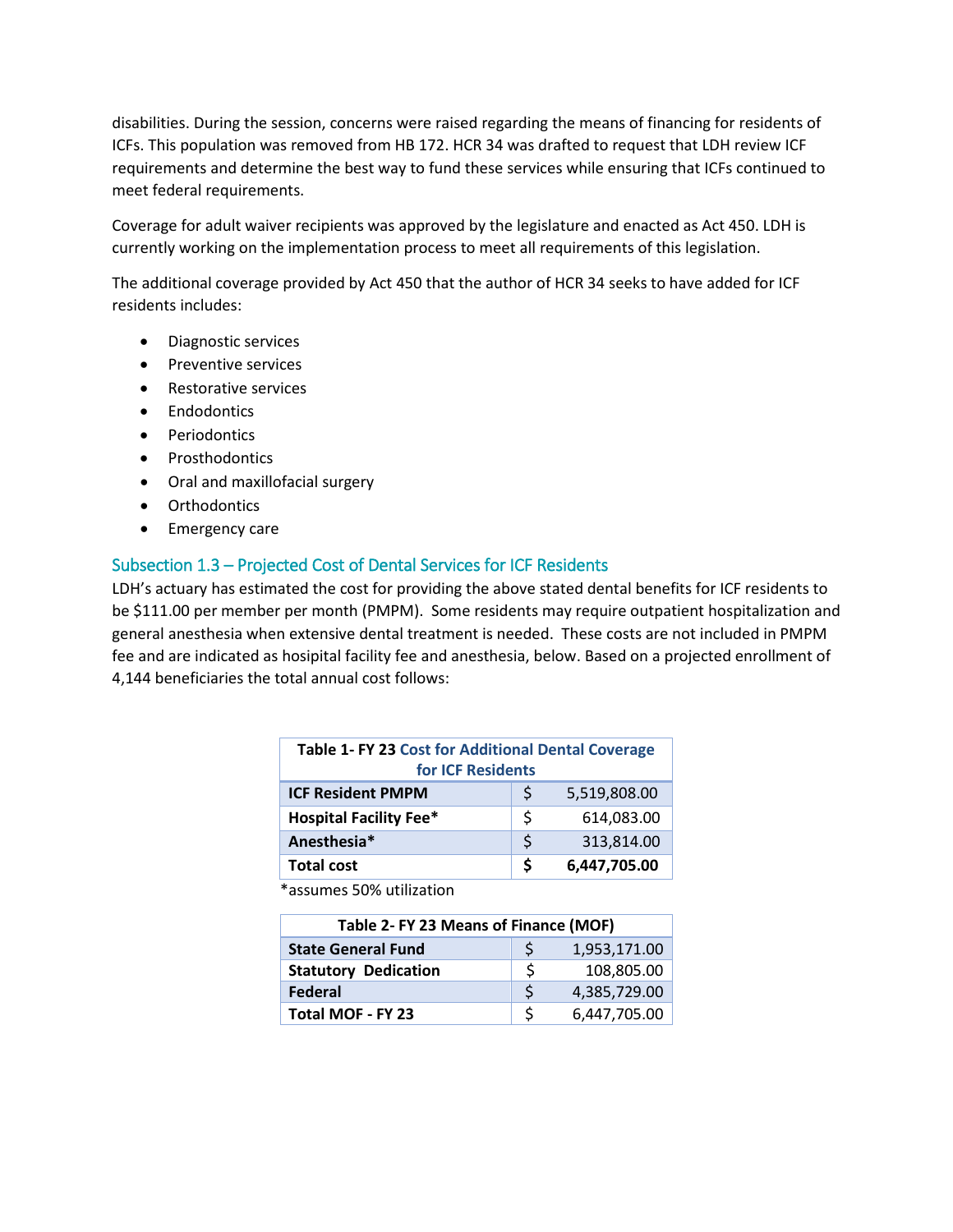#### <span id="page-5-0"></span>Subsection 1.4 – Reimbursement Methods for ICFs

LDH initially considered two methods of payment for these services through the ICF. The first was for LDH to enter into an administrative services only (ASO) agreement with the DBPMs to coordinate care with the ICF. The DBPM would manage a network of providers that the ICF could utilize to provide dental benefits to their members. This approach would mean the ICF would pay the participating providers an agreed-upon amount from an established fee schedule. Implementing an ASO with the DBPMs and potential separate provider agreements for the ICF networks of providers could be problematic, along with having the ICFs directly pay the claims.

LDH also considered amending the provider agreements for ICFs to require that they contract with the Medicaid DBPMs on an at-risk basis for their residents to receive services. LDH will add an actuarially sound PMPM amount to the per diem paid to the ICFs, which the ICFs will pay to the contracted DBPMs to provide the benefits. This methodology has the benefit of provider payments being managed by only the two DBPMs instead of each individual facility having to issue payments.

After reviewing these scenarios it was determined that using the PMPM as a pass through from the ICF to the DBPMs was the most appropriate method of financing this initiative.

#### <span id="page-5-1"></span>Subsection 1.5 – Implementing Expanded Dental Coverage for ICF Residents

In order to implement coverage for these beneficiaries, LDH will need to work with the ICFs to amend their provider agreements as noted above. Contracts between the ICFs and the DBPMs will be necessary to ensure compliance with all requirements of the program.

LDH will need to work with its contracted actuary to establish actuarially sound PMPM rates for the ICF population. Amendments to the DBPM contracts and CMS approval will also be required.